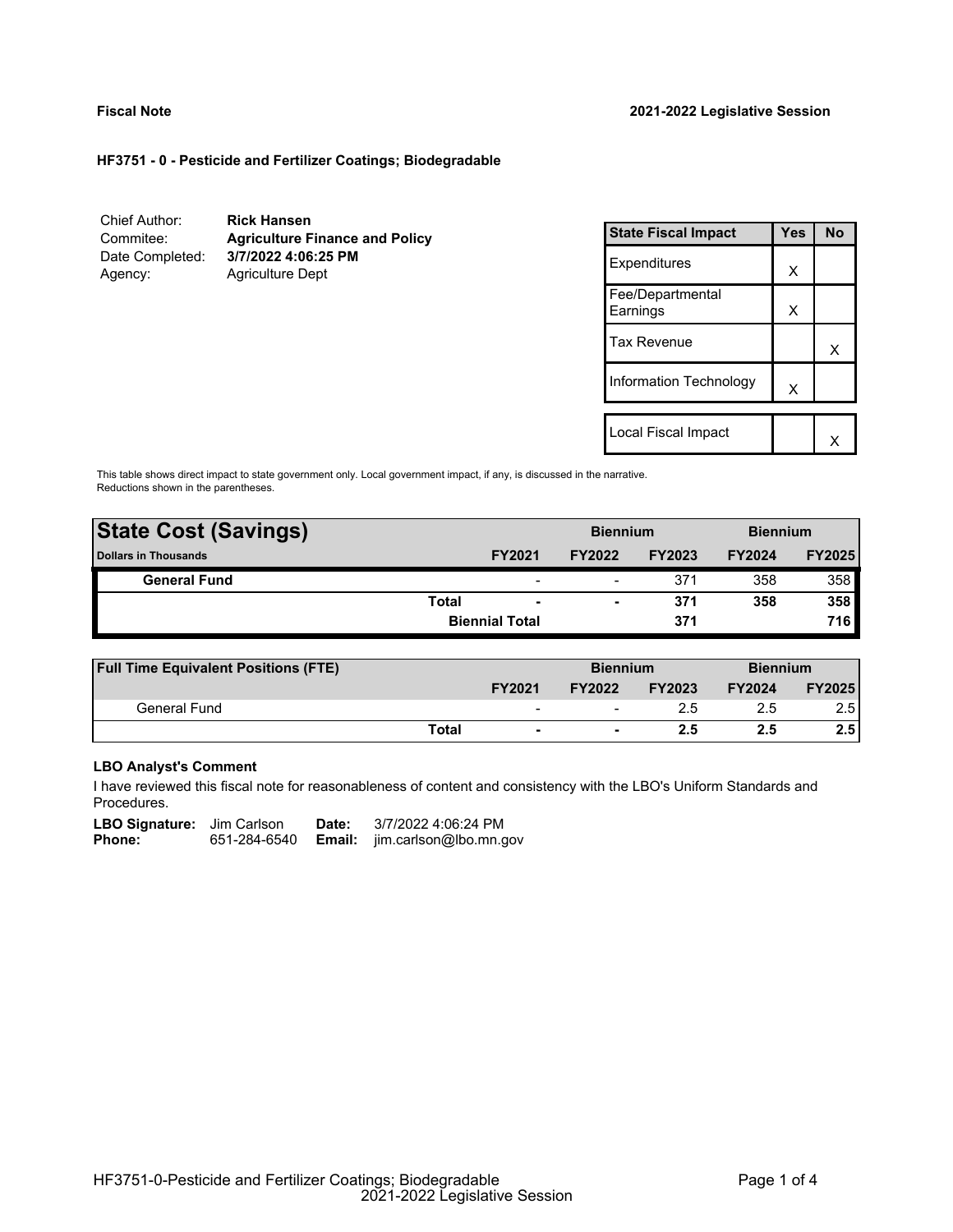## **State Cost (Savings) Calculation Details**

This table shows direct impact to state government only. Local government impact, if any, is discussed in the narrative. Reductions are shown in parentheses.

\*Transfers In/Out and Absorbed Costs are only displayed when reported.

| State Cost (Savings) = 1-2                        |              |                       | <b>Biennium</b> |               | <b>Biennium</b> |               |
|---------------------------------------------------|--------------|-----------------------|-----------------|---------------|-----------------|---------------|
| <b>Dollars in Thousands</b>                       |              | <b>FY2021</b>         | <b>FY2022</b>   | <b>FY2023</b> | <b>FY2024</b>   | <b>FY2025</b> |
| <b>General Fund</b>                               |              |                       |                 | 371           | 358             | 358           |
|                                                   | <b>Total</b> | ۰                     | -               | 371           | 358             | 358           |
|                                                   |              | <b>Biennial Total</b> |                 | 371           |                 | 716           |
| 1 - Expenditures, Absorbed Costs*, Transfers Out* |              |                       |                 |               |                 |               |
| <b>General Fund</b>                               |              |                       |                 | 371           | 358             | 358           |
|                                                   | <b>Total</b> | -                     | ۰               | 371           | 358             | 358           |
|                                                   |              | <b>Biennial Total</b> |                 | 371           |                 | 716           |
| 2 - Revenues, Transfers In*                       |              |                       |                 |               |                 |               |
| <b>General Fund</b>                               |              |                       |                 |               |                 |               |
|                                                   | <b>Total</b> | -                     | ۰               |               | ۰               | ۰             |
|                                                   |              | <b>Biennial Total</b> |                 |               |                 |               |

## **Bill Description**

Minnesota Statutes 2020, section 18B.07, is amended by adding a subdivision to read: Subd. 9. Certain pesticide coatings prohibited. A person may not sell, offer for sale, or apply a pesticide coated with plastic or another material that is not readily biodegradable.

Minnesota Statutes 2020, section 18C.201, is amended by adding a subdivision to read: Subd. 8. Certain fertilizer coatings prohibited. A person may not sell, offer for sale, or apply a fertilizer coated with plastic or another material that is not readily biodegradable.

### **Assumptions**

Pesticides contain active ingredients and inert ingredients. Active ingredients are the chemicals that control the target pest while inert ingredients are included in the pesticide but do not act directly to control the pest. A plastic (polyurethane, polyurea), starch or other materials coating on a pesticide would fall under the definition of inert ingredients (www.epa.gov/pesticide-registration/inert-ingredients-regulation). FIFRA requires that the "total percentage of all inert ingredients" in a pesticide must be listed on the pesticide product label. However, there is no statutory or regulatory requirement to disclose all inert ingredient information. Since coatings fall under the definition of inert ingredients, we do not know the composition or properties of the coatings. Additionally, there is not a standard category of products in which plastics or other not readily biodegradable materials could be expected to be found. Both dry and liquid formulations of herbicides, insecticides, fungicides, disinfectants, etc. may be coated with some material to protect the active ingredient from breakdown by sunlight, increase handler safety, or to reduce odor.

An example of a type of pesticide formulation which may contain polyurethane or polyurea plastic coatings are microencapsulated products or granule products. Currently, 48 microencapsulated products are registered for use in MN. However, we do not know how many of them are coated with plastics or other not readily biodegradable materials. Product labels of these products do not list the composition of coatings or other inert ingredients. The Material Safety Data Sheets (MSDS) for most of these products do not list the composition of the coatings, however some might list them as additional ingredients. The information listed in the MSDS is limited and is not adequate to determine if the product is plastic or "readily biodegradable". Likewise, there may be products used for treating seed which may be coated with plastics and other not readily biodegradable materials. However, we are unable to quantify the number of seed treatment products which may be coated with plastics and other not readily biodegradable materials. It is not clear what the chemical composition of a material would be to meet the definition of a plastic under the bill or what timeframe is considered "readily biodegradable". The coating materials and coating processes vary among manufacturers and are likely to have unique chemistries and to be considered proprietary information by the company.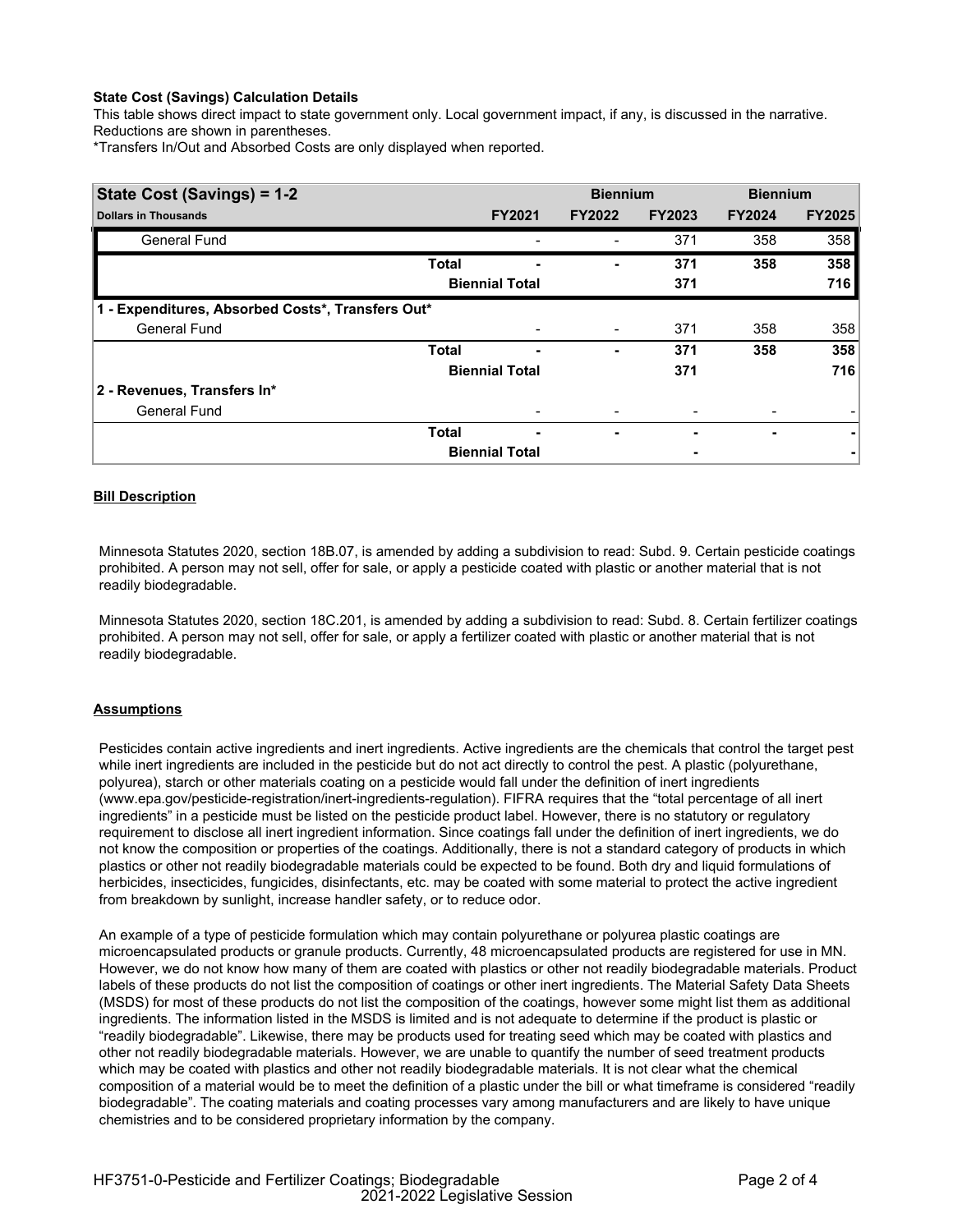Fertilizers are coated with polymers to allow release of nutrients in a timely and targeted way to plants. Fertilizer registrants are required to disclose the analysis of nutrients which are meant to serve as plant food and the sources from which the ingredients in the product are derived. Some information about composition of coatings might be listed on the product Material MSDS; however, the information is limited and product manufacturers are not required to disclose this information. The information would not be adequate to determine if the product is plastic or "readily biodegradable". The coating materials and coating processes vary among manufacturers and may be considered proprietary information by the company. The European Union Commission proposed rules to restrict some intentionally added microplastics in products, including polymers used in fertilizers. To the best of our knowledge, fertilizer companies have not been able to find a consistent substitute that is considered more readily biodegradable and still have the ability to consistently release fertilizer over time.

Given the information gaps noted above it is not possible to develop a list of pesticide or fertilizer products that would be restricted as a result of this bill. Further, the process for evaluating the composition and degradability of these coatings may be highly technical and require additional testing and additional MDA staff resources.

This bill may impact the revenues generated from pesticide registration fees and the sales fee. However, it is not possible to quantify the potential fiscal impact of this bill on the revenue generated from pesticide registration fees and sales fee.

We do not anticipate large impact on the fertilizer revenues because alternative fertilizer products would be used, and the overall amount of fertilizer used in the state would not change significantly. Fertilizer revenue is based on the amount (tonnage) sold and we do not anticipate the amount of fertilizer used, or the related revenue, would be impacted by this bill.

The bill will require changes to MN statute 18B for requiring registrants to disclose information about the inert ingredients in pesticide products. This change may impact the pesticide registration and the enforcement programs.

The bill will require staff time to make changes to all pesticide and fertilizer registration forms to require all registrants to disclose if their products contain any coatings with not readily biodegradable materials. Additional staff time for research and to correspond with companies that produce these products may also be required.

The bill will require changes to the Departments Licensing Information System to identify pesticide and fertilizer products coated with plastics and other not readily biodegradable materials.

Currently there is no standard, criteria, or guidance to determine biodegradability of coated materials, the bill will require standardized analytical methods for analyzing not readily biodegradable coating materials in pesticide and fertilizer products for enforcement purposes. Without a clear definition of plastic and what timeframe is considered readily biodegradable it is not possible to estimate what equipment, analytes, analytical methods would be required.

The bill will require registration and enforcement staff time to develop and implement the enforcement criteria.

The bill may increase cost and potentially change patterns of pesticide use because microencapsulated/granule pesticide formulations have certain advantages over the conventional formulations. For example, microencapsulated formulations are easy to mix, handle, and apply and can provide increased safety to applicators. They also provide prolonged effectiveness, resulting in fewer applications over time. For example, certain coated fertilizer products are specifically designed to slowly release nitrogen making it available to a growing crop and to minimize the amount that could be lost to the environment. Currently the use of a coated nitrogen fertilizer is a best management practice to reduce the impact of nitrogen on Minnesota water resources through timed release of the nitrogen. Other benefits of microencapsulated formulations include reduced odor and volatility. These could result in increased environmental degradation and increased health risk to pesticide applicators. These increased impacts to environmental resources and to pesticide applicators would have some costs to society. However, it would require a detailed study to try to assess these costs in a meaningful manner.

MNIT costs associated with this bill include tracking of coating details in LIS and eRenewal systems. The total cost is \$12,800:

- LIS MNIT staff: 100 hours \* \$80/hr = \$8000
- eRenewal MNIT staff: 60 hours \* \$80/hr = \$4800

### **Expenditure and/or Revenue Formula**